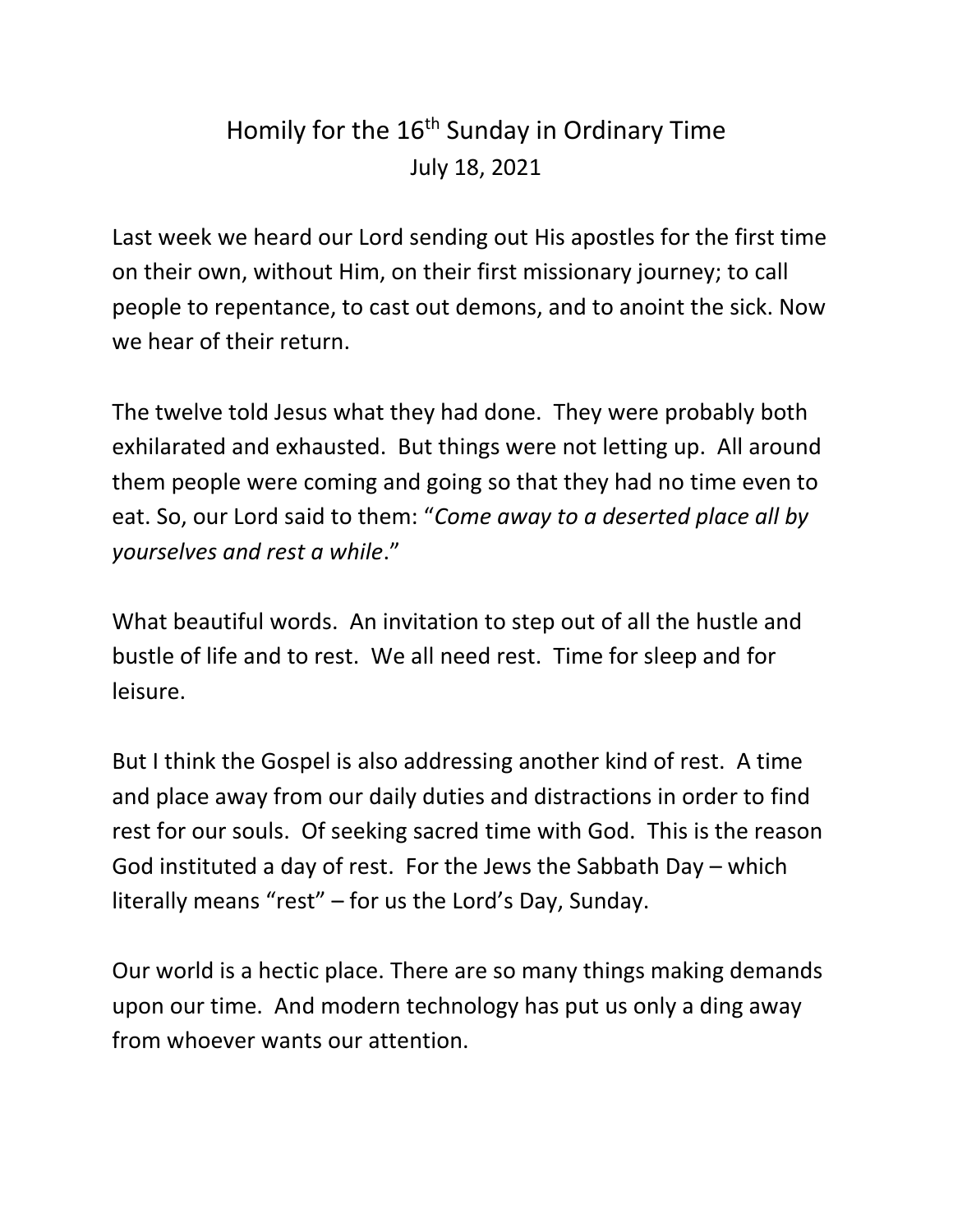It can cause an imbalance in our lives. Lots of activity but little meaningful time with family or with God.

A traveler in Papua New Guinea once described how his guides and porters would sometimes sit down on the trail and refuse to go any further without a rest. They explained "We must give our souls a chance to catch up with our bodies."

To be with God in a meaningful way we need to regularly step away from our busyness. To give our souls a chance to catch up with our bodies. We need to *make* time for daily prayer and spiritual reading, and for weekly worship. To make this happen we must also observe those words posted on theatre screens before a movie and, "Please turn off your mobile devices."

Ironically, as our Lord took His apostles away in a boat to find a deserted place for some rest, when they approached the shore, they were met by a great crowd that had followed them by land. Goodbye quiet time!

But maybe not. Maybe that "deserted place" they were looking for was their time on the lake with Jesus? If anyone has been on a sailboat or out fishing on a lake you realize just how peaceful and relaxing it can be. How it can psychologically distance you for a while from your daily cares.

We do not know how long Jesus and the apostles were on the lake but however long it was it became their time of rest, their place of quiet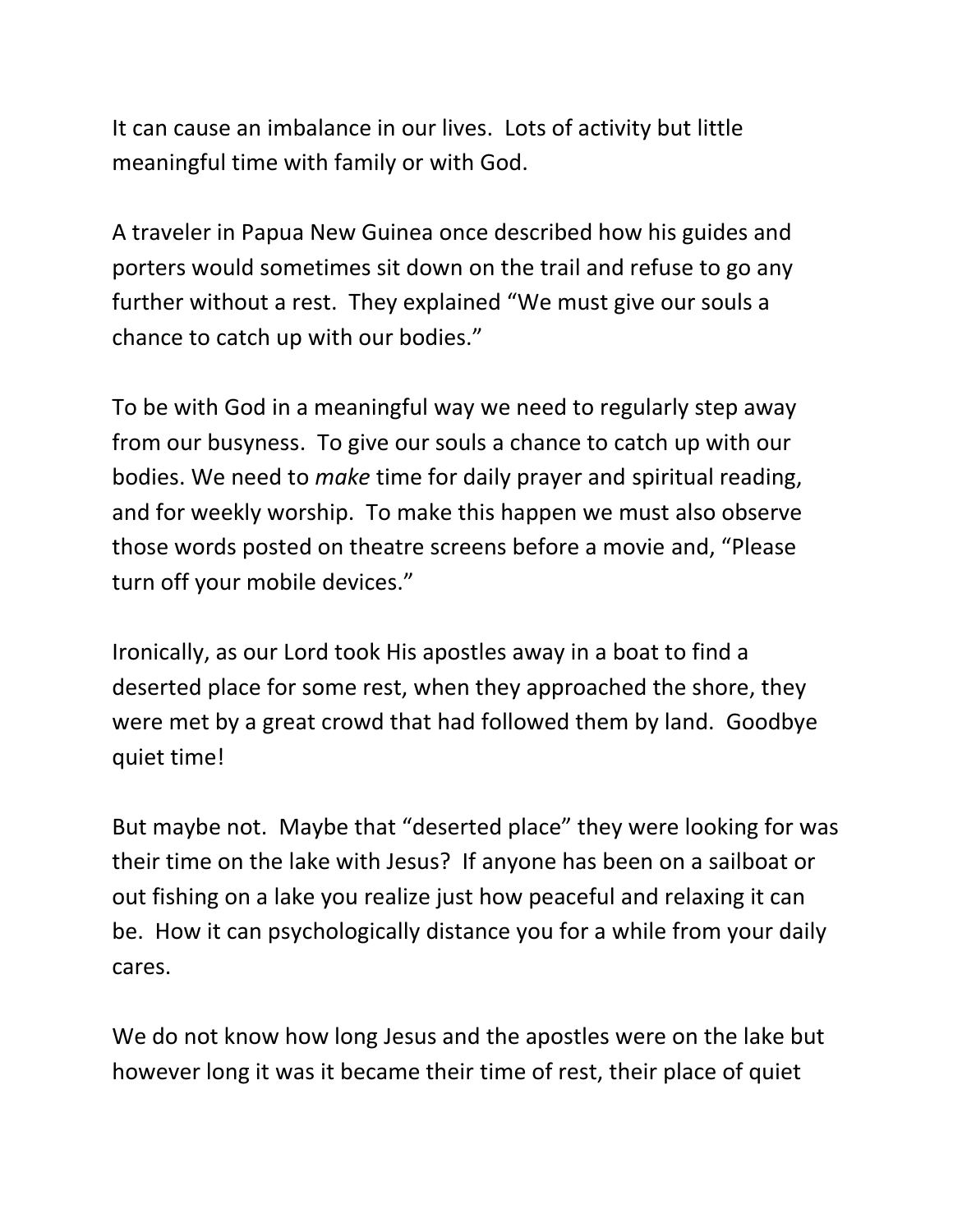contemplation, their prayer time. And we, like them, must grab some time with God whenever and wherever we can find it in the midst of life's daily demands.

Cardinal Schönborn of Vienna said that his spiritual father used to tell him, "You must pray interiorly even at the train station or on the subway" (*The Joy of Being a Priest: Following the Curé of Ars*, p. 89).

So, when Jesus and the apostles did finally reach the shore and the crowd was there to meet them, our Lord did not look upon them as interrupting His plans. Rather, He looked upon them with compassion, because they were like sheep without a shepherd, and He began teaching them. For the faithful life is an interrupted life.

Commenting on today's Gospel passage the Scottish biblical teacher, William Barclay, wrote: "The rhythm of the Christian life is the alternate meeting with God in the secret place and serving people in the market place" (*The Gospel of Mark*, p. 157).

The rhythm of the Christian life is this ebb and flow: stepping back from the fast pace at which our lives operate and putting ourselves in the presence of God; then returning to our involvement in the world, but now renewed in spirit.

In his 2018 Apostolic Exhortation, *Gaudete et exsultate* ("On the Call to Holiness in Today's World"), Pope Francis said: "We are called to be contemplatives even in the midst of action, and to grow in holiness by responsibly and generously carrying out our proper mission" (no. 26).